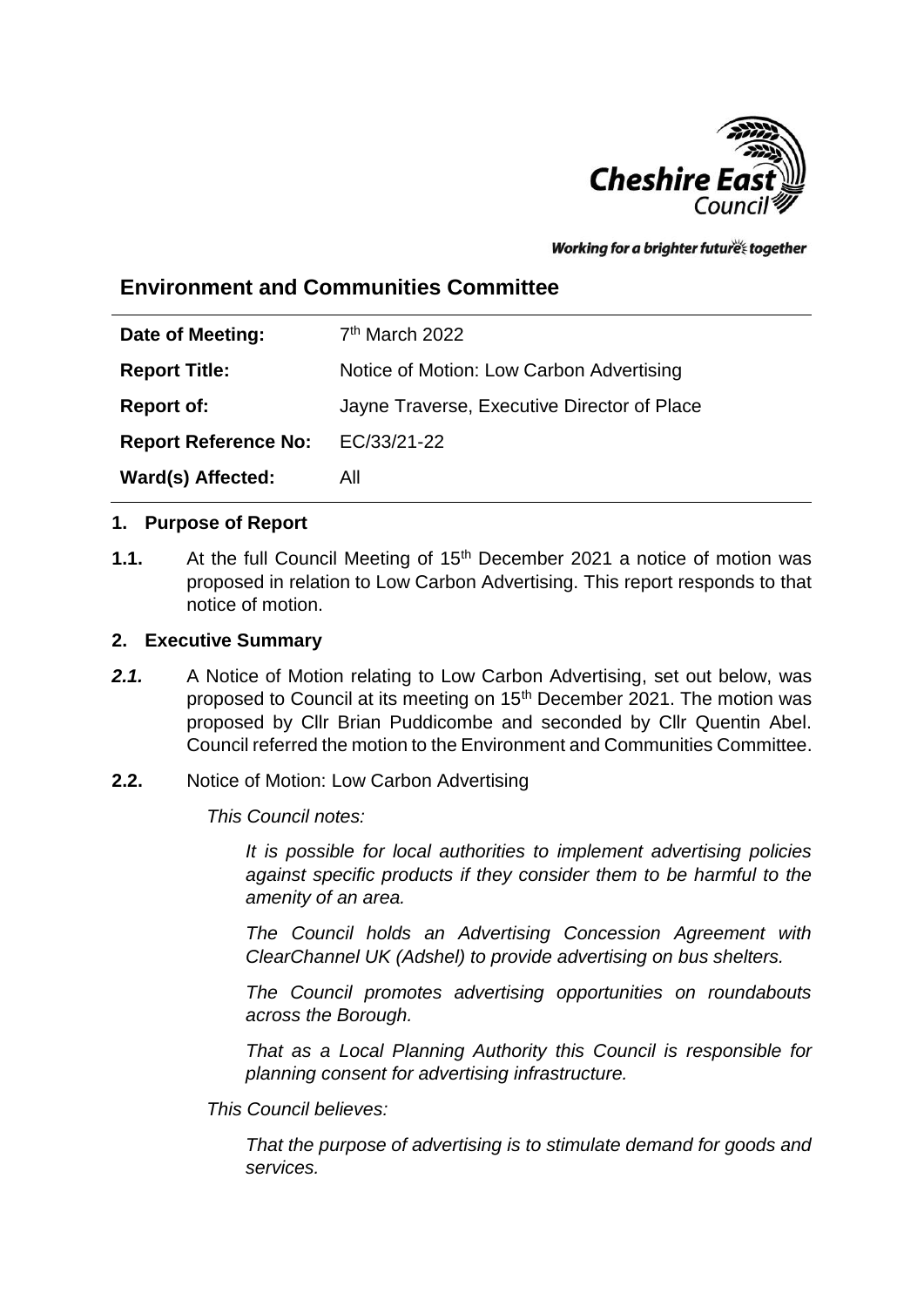*That some advertising content undermines the Council's objectives regarding public health, air pollution and sustainable consumption.*

*This Council resolves:*

*To review its Advertising Concession Agreement to investigate the current set of prohibitions to include products that undermine the Council's objectives regarding public health, air pollution and sustainable consumption.*

*To implement a Low Carbon Advertising Policy as part of the Council's planning policies to apply to bus stops, billboards and advertising spaces within the jurisdiction of the local planning area.*

*To adopt a presumption against planning applications for all new digital advertising screens due to the high electricity use of these technologies.*

- **2.3.** The Advertising Concession Agreement to provide advertising on bus shelters expires in 2022. Conditions on the type of advertising that is permissible could be reviewed prior to the procurement of a new contract.
- **2.4.** The Council's draft Site Allocations and Development Policies Document (SADPD) includes policies relevant to this matter. Once the SADPD is adopted these policies will require applicants to demonstrate that their advertising illuminations are energy efficient.
- **2.5.** Planning applications must be determined on their own merits and in accordance with the development plan. The Council cannot prejudice decisions by introducing any presumptions prior to the decision making process.

#### **3. Recommendations**

- **3.1.** That the Committee:
- 3.1.1. Notes that the current Advertising Concession Agreement is due for renewal in May 2022 which will provide an opportunity to review the current set of prohibitions.
- 3.1.2. Decide what action, if any, they wish to take in response to the Notice of Motion.

#### **4. Reasons for Recommendations**

**4.1.** The Cheshire East Council Constitution sets out the procedure for Notices of Motion submitted to Council. A motion referred to the relevant decisionmaking body must be considered within two meeting cycles. At the meeting to which the motion has been referred for consideration, the proposer of the motion if present shall be invited to speak first, followed by the seconder. The matter will then be opened up to wider discussion.

#### **5. Other Options Considered**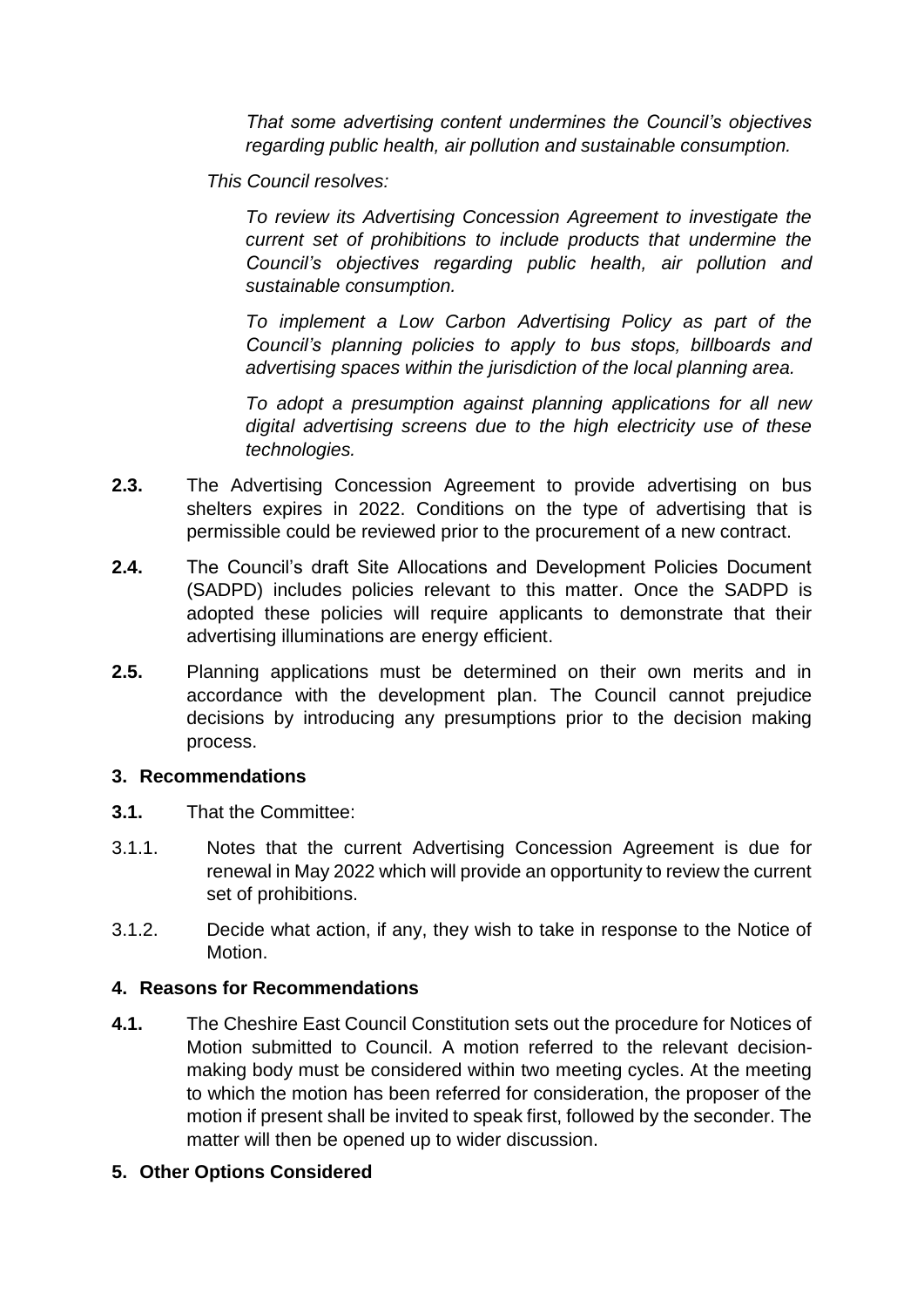**5.1.** None. The Constitution sets out the procedure for responding to Notices of Motion.

#### **6. Background**

- **6.1.** The Council has a contract for the provision of an Advertising Concession Agreement providing on-street advertising at Bus Shelters. Advertising shelters are generally located on key bus routes with high levels of pass-by traffic. Advertising content at these sites is not controlled directly by the Council but is marketed through a third-party agency on a commercial basis. The current contract expires in 2022. If the Council wishes to condition the type of advertising that is permissible under the contract, this could be included within terms of the contract. The Highways and Transport Committee is responsible for developing policies and making decisions on matters relating to Transport.
- **6.2.** The control of advertising is subject to the Town and Country Planning (Control of Advertisements) (England) Regulations 2007 (as amended). Many advertisements are either permitted or benefit from deemed consent where they meet criteria set out in the regulations. Where an advertisement does not fall into the classifications that mean it is either permitted or benefits from deemed consent, planning consent must be secured. Most illuminated adverts require planning consent and where consent is required, applications are subject to policies of the National Planning Policy Framework and those held in the Local Plan or relevant neighbourhood plans.
- **6.3.** Planning policy may only be introduced through the local plan process or through a neighbourhood plan, both of which require significant time and resource to complete. The Council's draft Site Allocations and Development Policies Document (SADPD) includes three policies relevant to this matter: Policy GEN 3 Advertisements, Policy ENV 14 Light Pollution and Policy RET 4 Shop Fronts and Security.
- **6.4.** Policy GEN 3 Advertisements requires that illuminated adverts should be discrete and comply with provision of Policy ENV14 'Light Pollution'.
- **6.5.** Policy ENV 14 Light Pollution requires that lighting should be efficient as possible and follow guidance set out by the Institute of Lighting Engineers and the Institute of Lighting Professionals.
- **6.6.** Policy RET 4 Shop fronts and security may be relevant where advertising is a component part of a shop front and seeks to ensure positive design.
- **6.7.** Once the SADPD is adopted (expected later in 2022) these policies may be applied and will require applicants to demonstrate that their advertising illuminations are as energy efficient as possible.
- **6.8.** Where the Council leases out advertising space, the Council could include contractual terms that require illuminated advertisements are both energy efficient and powered by renewable electricity. However, neither the energy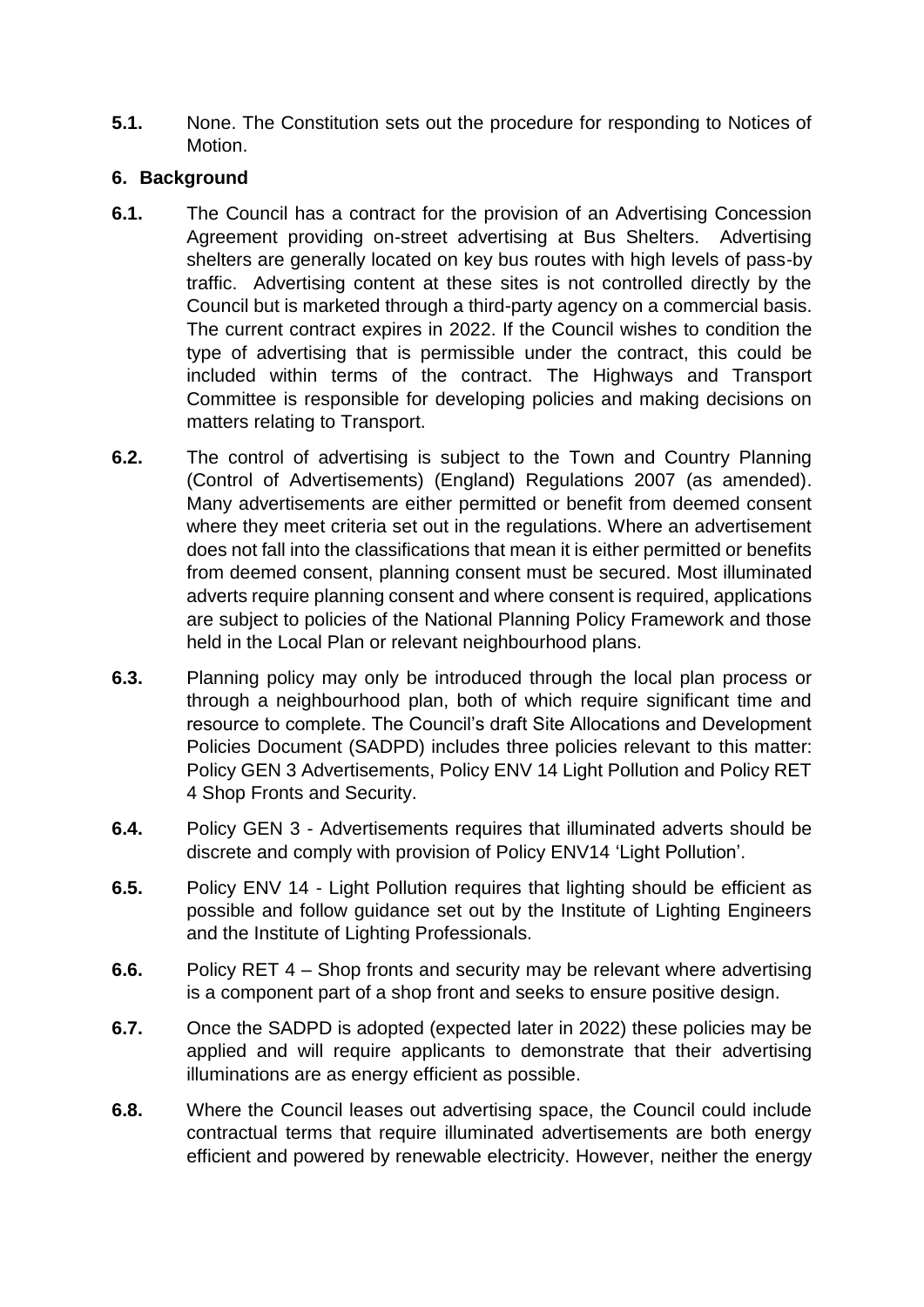source that advertisements use, nor the products being advertised are matters that may be controlled by planning policy itself.

**6.9.** Planning applications must be determined on their own merits and in accordance with the development plan. The Council must use the policies it has to determine applications. Existing policies ensure that the energy use of illuminated advertisements is a criteria that may be assessed during consideration of a planning application and the Council cannot prejudice decisions by introducing any presumptions prior to the decision making process.

## **7. Implications**

### **7.1. Legal**

- 7.1.1. The control of advertising is subject to the Town and Country Planning (Control of Advertisements) (England) Regulations 2007 (as amended).
- 7.1.2. Rejecting the part of Motion related to adopting a presumption against planning applications for digital advertising, would ensure the council continues to determine applications on their own merits in accordance with its legal duty in under section 70(2) of the Town and Country Planning Act 1990 and section 38 (6) of the Planning and Compulsory Purchase act 2004.

### **7.2. Finance**

7.2.1. Rejecting the part of the Motion related to adopting a presumption against planning applications for digital advertising may have a positive financial impact by reducing the risk of costs awards against the Council through planning appeals.

### **7.3. Policy**

7.3.1. There are no policy implications arising from this report. .

## **7.4. Equality**

7.4.1. The Council needs to ensure that its policies and processes for planning engagement enable all sections of the community to be involved in the plan making and decision-making process. Rejecting the Motion preserves this ability by assuring that debate on the individual merits of an application may continue to take place.

### **7.5. Human Resources**

7.5.1. There are no Human Resources implications arising from this report..

### **7.6. Risk Management**

7.6.1. All decisions of a public authority are open to challenge by Judicial Review. Rejecting the Motion reduces the ability of the Council to make decisions contrary to its legal obligations and therefore continues the current